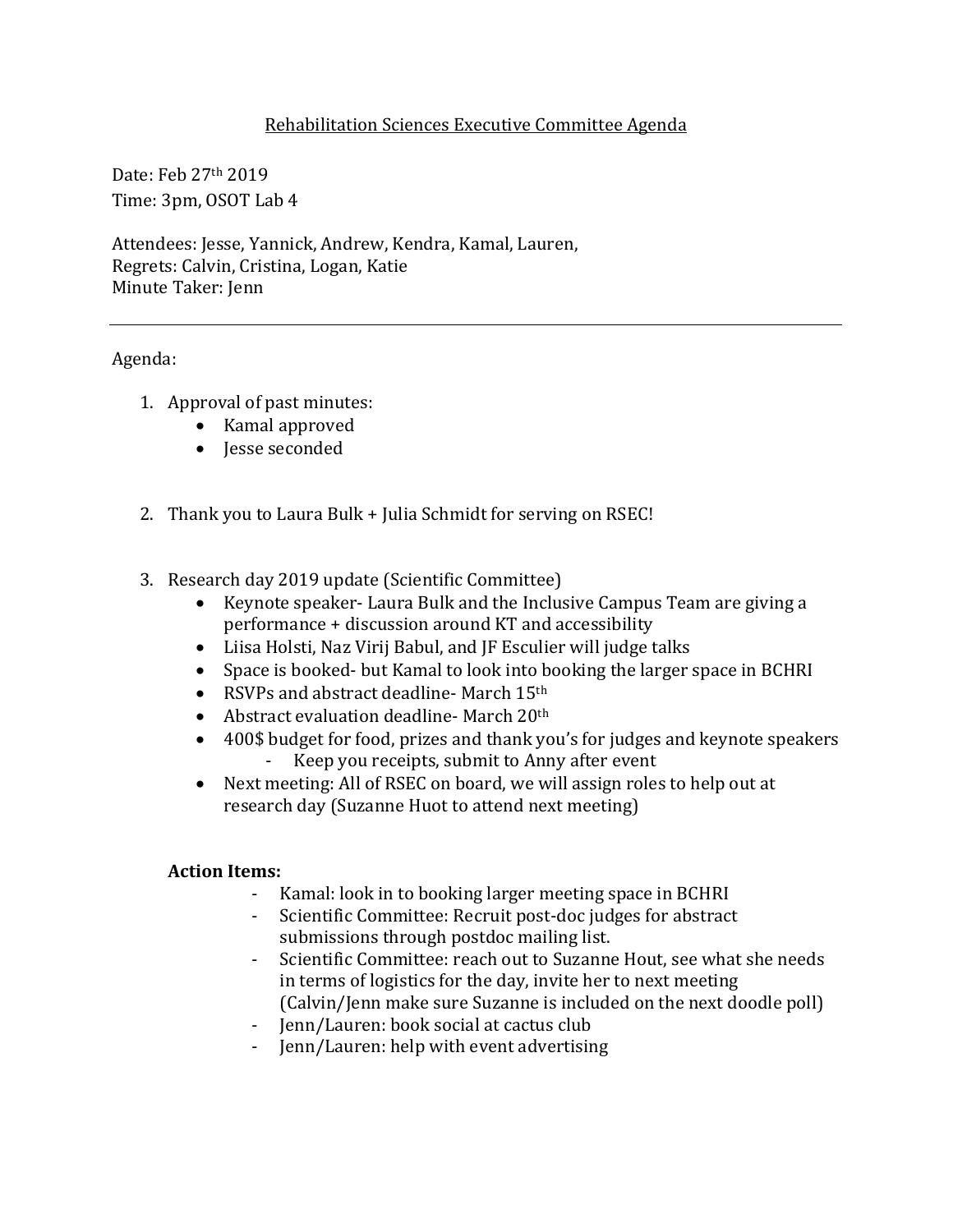- 4. Tapestry Talks update (Jesse  $+$  Kamal  $+$  Michael)
	- Feb 4<sup>th</sup> talk-Attendance and feedback from Tapestry community
		- Event went very well, a very educated and engaged audience Though there is a dichotomy the audience in terms of education, want to balance our communication for differing levels of levels of education
		- Presentation room is set up with chairs and projector, was very full with attendees!
		- Might be limited in terms of space usage for more activity-oriented workshops... does Tapestry have a multipurpose activity room for workshops?
		- Wide range of mobility in the crowd, we need to take mobility limitations into account in our planning- chair exercises might be best
		- Attendees were interested in learning about: back pain, lungs, food allergies/autoimmune diseases, hands, brain health, and educating health care practitioners
		- They don't want older adults to be pigeon-holed as elderly and incapable, we want to make sure our talks are empowering to this audience!
		- General tips:
			- speak extra slowly, and plan your presentation accordingly, 25-30m talks,
			- give lots of take-home messages,
			- it is okay to recruit for your research studies, include lab contacts and current studies in your talk
	- $\bullet$  Plans for next talks
		- Hold 1 talk every few months
		- Jesse is point-person on organizing the series
		- Next event ideally at end of March, we are looking for an RSEC person to host the next one! Reach out to Jesse if you are interested
	- -
- 5. KT workshop updates (Jenn)
	- Date: April 16<sup>th</sup> from 2-5pm; Location: MPL in Friedman Building
	- Update on speakers and topics covered Laura Bulk and Iasmin Ma- Trainee facilitators Michelle Stack: Faculty speaker

Event will cover both engaging research stakeholders in research process (Jasmin) and translation and dissemination of research (Laura and Michelle) Student will bring in an abstract of their own to workshop for their KT goals Event will have talks and facilitated workshop exercise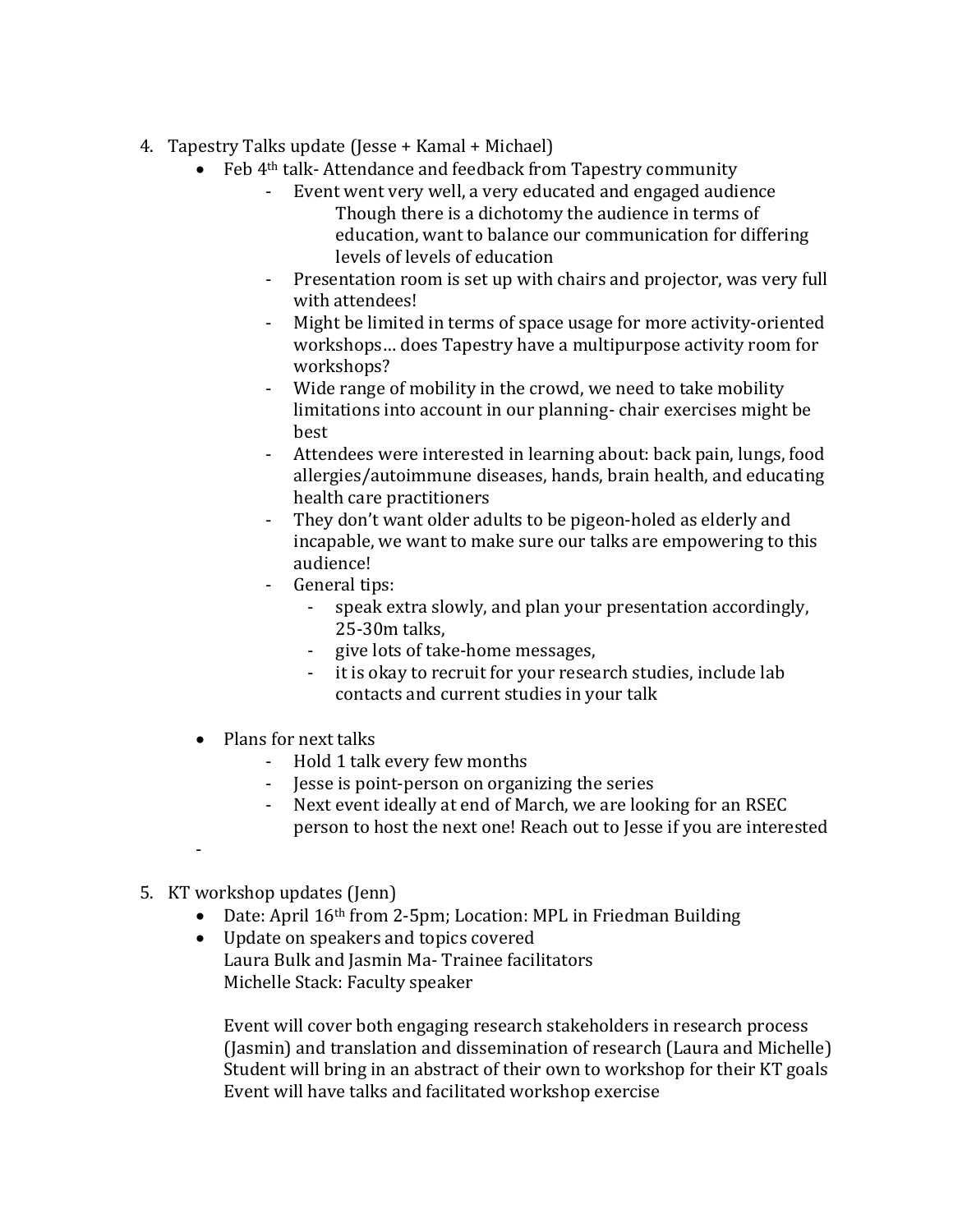Jesse to advertise for tapestry talks at the start of the event

**Action items:** Advertising going out soon! Spread the word in your networks

- 6. Spring Lab crawl update  $(Katie + Logan + Lawra + Calvin)$ 
	- Feb  $26<sup>th</sup>$  Lab crawl- attendance and feedback
		- Very low attendance, possibly due to the snow
	- Plans for next lab crawl- We discussed whether there was still emrit in doing socially-oriented events, as attendance has not been great. We will test out the lab crawl concept as part of new student orientation next September

Next lab crawl: Hold the lab crawl after the new student orientation, target the 500 students as prime attendees. Have a social after the event. Events are still open to all RHSC trainees.

If attendance is poor at this event, we will scrap the lab crawl for future planning and re-evaluate our social event planning.

- 7. RSEC Sun Run Team (Calvin)-
	- Join the RHSC Sun Run Team if you want a custom t-shirt and a good workout!
- 8. GSAG Faculty of Medicine learning environment report (Jenn)
	- Faculty of Medicine has surveyed graduate students on their experiences
	- Identifies 6 key areas to address in improving the learning environment for students:
		- Female/non-binary students rate quality of training as lower than Male identified students
		- Student workload is high
		- Issues of unclear expectations in research environment
		- Off campus students-lack of facilities and disconnection from university
		- Improving reporting of student mistreatment
		- Encouraging general student wellness
	- The FoM leadership is develop strategies to improve these metrics for our trainees. If you have any personal experiences you would like Jenn to share with this group, or if you have suggestions/thoughts on how to improve any of these metrics please reach out to Jenn!